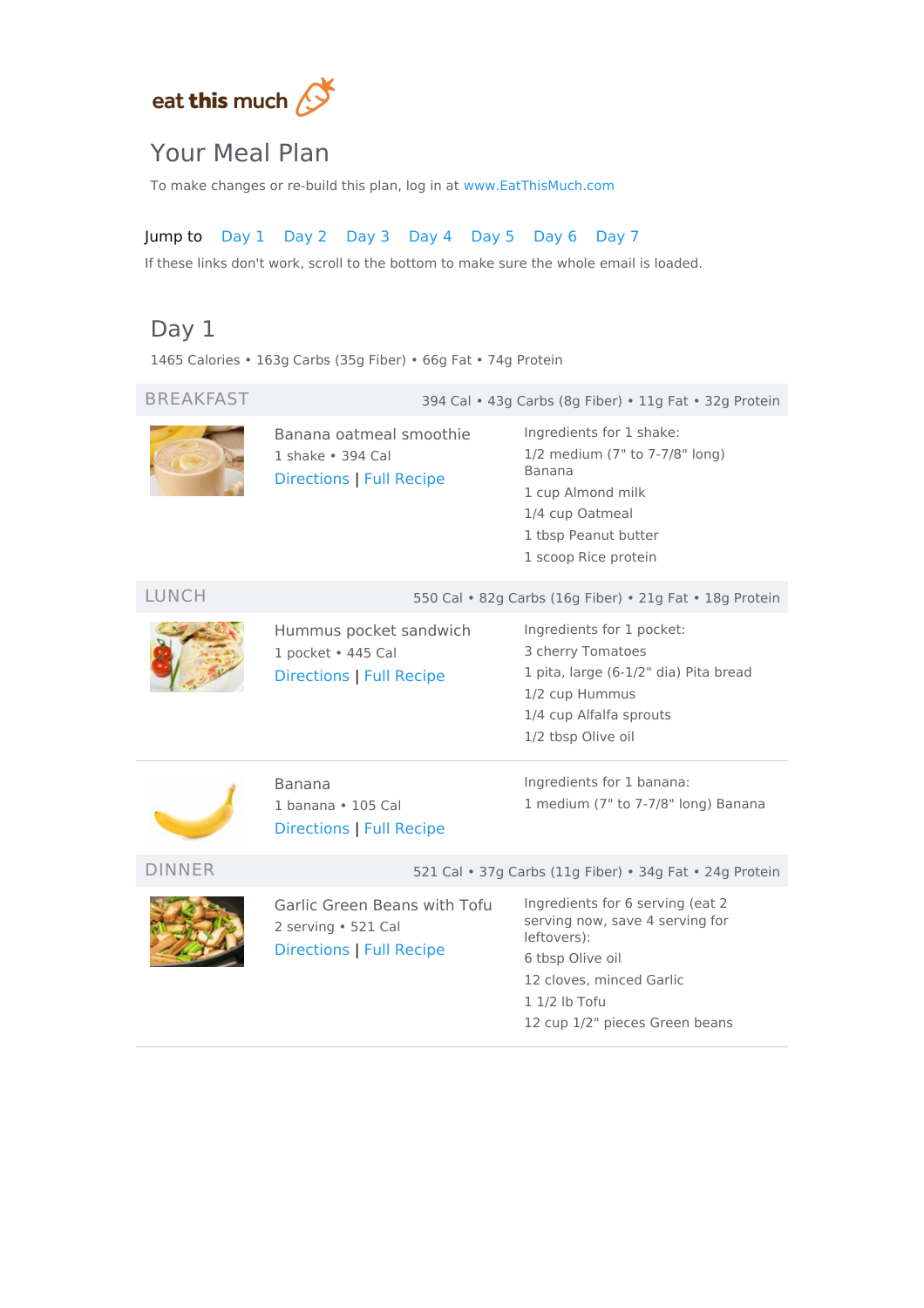# <span id="page-1-0"></span>Day 2

1453 Calories • 145g Carbs (28g Fiber) • 79g Fat • 62g Protein

| <b>BREAKFAST</b> | 451 Cal • 63g Carbs (10g Fiber) • 20g Fat • 14g Protein                            |                                                                                                                                |  |
|------------------|------------------------------------------------------------------------------------|--------------------------------------------------------------------------------------------------------------------------------|--|
|                  | Knock-Oats<br>1 bowl • 451 Cal<br>Directions   Full Recipe                         | Ingredients for 1 bowl:<br>1/2 cup Quick oats<br>1 medium (7" to 7-7/8" long) Banana<br>2 tbsp Peanut butter<br>1 tsp Cinnamon |  |
| LUNCH            |                                                                                    | 521 Cal • 37g Carbs (11g Fiber) • 34g Fat • 24g Protein                                                                        |  |
|                  | Garlic Green Beans with Tofu<br>2 serving · 521 Cal<br>Directions   Full Recipe    | Leftovers, eat 2 serving                                                                                                       |  |
| <b>DINNER</b>    |                                                                                    | 480 Cal • 44g Carbs (7g Fiber) • 25g Fat • 24g Protein                                                                         |  |
|                  | Canned Vegetable Soup with<br>Tofu<br>2 cups • 272 Cal<br>Directions   Full Recipe | Ingredients for 2 cups:<br>1 can (10.5 oz) Vegetarian vegetable<br>soup<br>150 grams Tofu<br>2 tbsp Parsley                    |  |
|                  | Peanut Butter & Celery<br>1 serving • 209 Cal<br>Directions   Full Recipe          | Ingredients for 1 serving:<br>2 tbsp Peanut butter<br>2 stalks, large (11 inches long)<br>Celery                               |  |

# <span id="page-1-1"></span>Day 3

1457 Calories • 136g Carbs (28g Fiber) • 76g Fat • 72g Protein

| <b>BREAKFAST</b> | 489 Cal • 49g Carbs (10g Fiber) • 20g Fat • 34g Protein                                |                                                                                                                                                      |
|------------------|----------------------------------------------------------------------------------------|------------------------------------------------------------------------------------------------------------------------------------------------------|
|                  | Chocolate peanut protein shake<br>1 shake • 489 Cal<br><b>Directions   Full Recipe</b> | Ingredients for 1 shake:<br>1 cup Almond milk<br>1 scoop Rice protein<br>2 tbsp Peanut butter<br>1 tbsp Cocoa<br>1 medium (7" to 7-7/8" long) Banana |
| LUNCH            |                                                                                        | 521 Cal • 37g Carbs (11g Fiber) • 34g Fat • 24g Protein                                                                                              |
|                  | Garlic Green Beans with Tofu<br>2 serving • 521 Cal<br>Directions   Full Recipe        | Leftovers, eat 2 serving                                                                                                                             |
| DINNER           |                                                                                        | 447 Cal • 49g Carbs (7g Fiber) • 22g Fat • 14g Protein                                                                                               |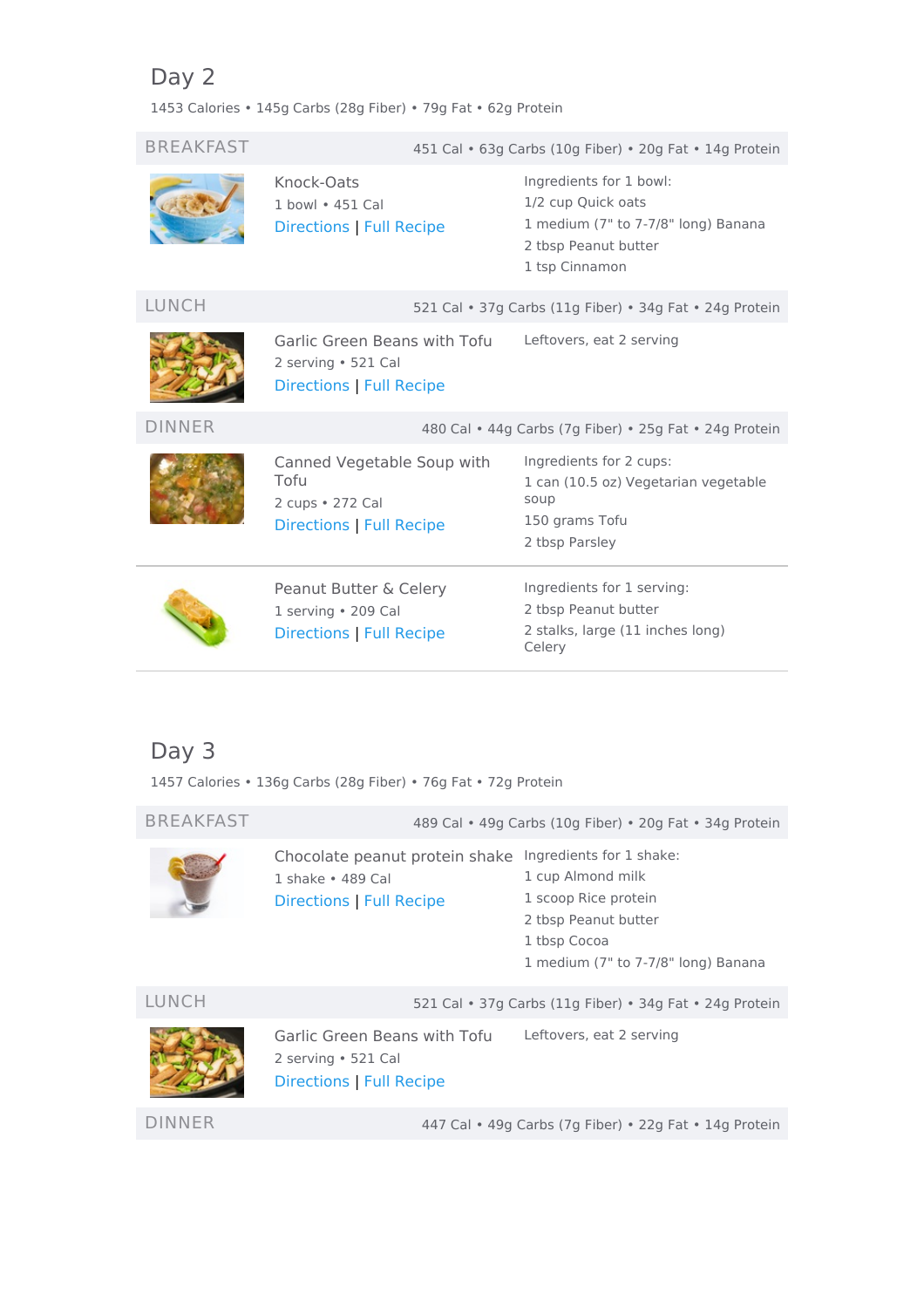

Vegan Toasted Mushroom Macaroni 1 serving • 330 Cal [Directions](#page-6-1) | Full [Recipe](https://www.eatthismuch.com/recipe/view/vegan-toasted-mushroom-macaroni,382190/)

Ingredients for 1 serving: 2/3 tbsp Olive oil 1/3 cup, pieces or slices Mushrooms 0.042 cup Parsley 0.167 cloves, minced Garlic 0.167 tsp, leaves Oregano 2/3 fl oz White wine 0.167 tbsp Smart balance light buttery spread 1.417 oz Macaroni 1/3 cup Organic Vegetable Stock 0.167 dash Salt 0.167 dash Pepper 0.083 cup Cashew nuts



Cucumber & Hummus 1 serving • 118 Cal [Directions](#page-6-2) | Full [Recipe](https://www.eatthismuch.com/recipe/view/cucumber-hummus,331996/) Ingredients for 1 serving: 1/4 cup Hummus 1 cup slices Cucumber

# <span id="page-2-0"></span>Day 4

1425 Calories • 178g Carbs (29g Fiber) • 69g Fat • 44g Protein

| <b>BREAKFAST</b> | 548 Cal · 83g Carbs (15g Fiber) · 23g Fat · 14g Protein              |                                                                                                                  |
|------------------|----------------------------------------------------------------------|------------------------------------------------------------------------------------------------------------------|
|                  | Oatmeal and peaches<br>2 bowl • 352 Cal<br>Directions   Full Recipe  | Ingredients for 2 bowl:<br>1 cup Water<br>1 cup slices Peaches<br>1 cup Oatmeal<br>2 tsp brownulated Brown sugar |
|                  | Pecans<br>1 ounce • 196 Cal<br>Directions   Full Recipe              | Ingredients for 1 ounce:<br>1 oz (19 halves per) Pecans                                                          |
| <b>LUNCH</b>     | 443 Cal • 67g Carbs (12g Fiber) • 19g Fat • 10g Protein              |                                                                                                                  |
|                  | Banana Almond Butter<br>4 tbsp • 407 Cal<br>Directions   Full Recipe | Ingredients for 4 tbsp:<br>2 medium (7" to 7-7/8" long) Banana<br>2 tbsp Almond butter                           |
|                  | Sliced bell pepper<br>1 pepper · 37 Cal<br>Directions   Full Recipe  | Ingredients for 1 pepper:<br>1 medium (approx 2-3/4" long, 2-1/2<br>dia.) Red bell pepper                        |
| DINNER           | 434 Cal • 28g Carbs (3g Fiber) • 28g Fat • 19g Protein               |                                                                                                                  |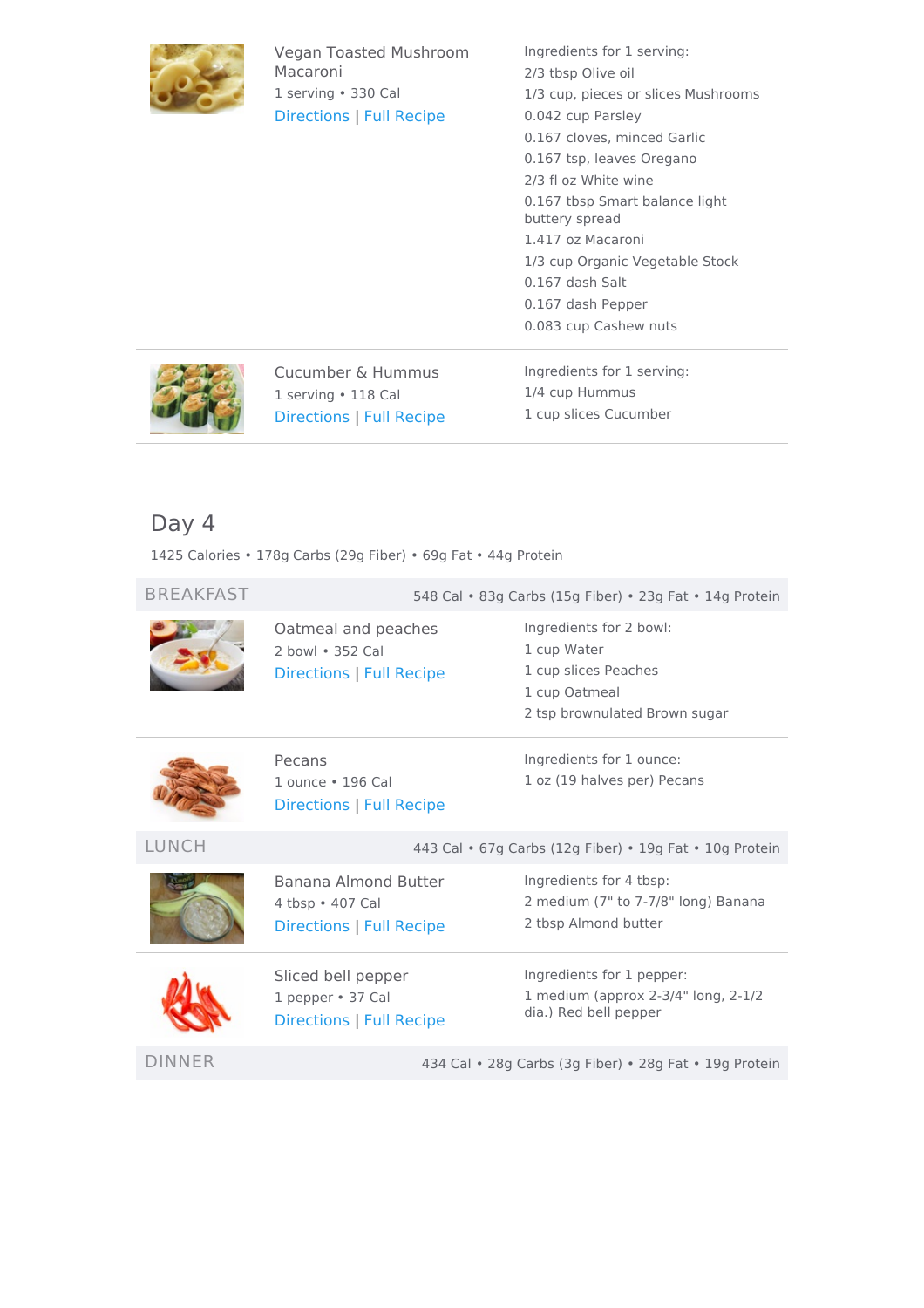

Hot and Spicy Tofu 2 serving • 434 Cal [Directions](#page-7-0) | Full [Recipe](https://www.eatthismuch.com/recipe/view/hot-and-spicy-tofu,34989/) Ingredients for 8 serving (eat 2 serving now, save 6 serving for leftovers): 6 tbsp Vegetable oil 2 cup, sliced Onions

- 2 cup, sliced Red bell pepper
- 6 clove Garlic
- 0.66 cup Water
- 6 tbsp Balsamic vinegar
- 2 tbsp Brown sugar
- 2 tsp Cornstarch
- 2 lb Tofu
- 2 pepper Peppers
- 6 tbsp Soy sauce

# <span id="page-3-0"></span>Day 5

1494 Calories • 180g Carbs (18g Fiber) • 66g Fat • 53g Protein

| <b>BREAKFAST</b> | 428 Cal • 73g Carbs (10g Fiber) • 14g Fat • 9g Protein                                      |                                                                                                                                                                                                                                                   |
|------------------|---------------------------------------------------------------------------------------------|---------------------------------------------------------------------------------------------------------------------------------------------------------------------------------------------------------------------------------------------------|
|                  | Breakfast Quesadilla<br>1 tortilla · 333 Cal<br>Directions   Full Recipe                    | Ingredients for 1 tortilla:<br>1/2 tsp Vegetable oil<br>1 tbsp Peanut butter<br>1 tortilla (approx 7-8" dia) Tortillas<br>1/2 medium (7" to 7-7/8" long)<br>Banana<br>1/2 cup, sliced Strawberries<br>1/2 tsp Cinnamon                            |
|                  | Apple<br>1 apple • 95 Cal<br><b>Directions   Full Recipe</b>                                | Ingredients for 1 apple:<br>1 medium (3" dia) Apples                                                                                                                                                                                              |
| <b>LUNCH</b>     | 651 Cal . 42g Carbs (4g Fiber) . 41g Fat . 29g Protein                                      |                                                                                                                                                                                                                                                   |
|                  | Hot and Spicy Tofu<br>3 serving • 651 Cal<br>Directions   Full Recipe                       | Leftovers, eat 3 serving                                                                                                                                                                                                                          |
| <b>DINNER</b>    | 415 Cal • 66g Carbs (4g Fiber) • 11g Fat • 15g Protein                                      |                                                                                                                                                                                                                                                   |
|                  | <b>Barbeque Tempeh Sandwiches</b><br>1 serving · 415 Cal<br><b>Directions   Full Recipe</b> | Ingredients for 1 serving:<br>1/4 medium (2-1/2" dia) Onions<br>1/2 medium (approx 2-3/4" long, 2-<br>1/2 dia.) Red bell pepper<br>1 roll (3-1/2" dia) Hard rolls<br>1/4 cup Tempeh<br>1/4 cup (8 fl oz) Barbecue sauce<br>1/4 tbsp Vegetable oil |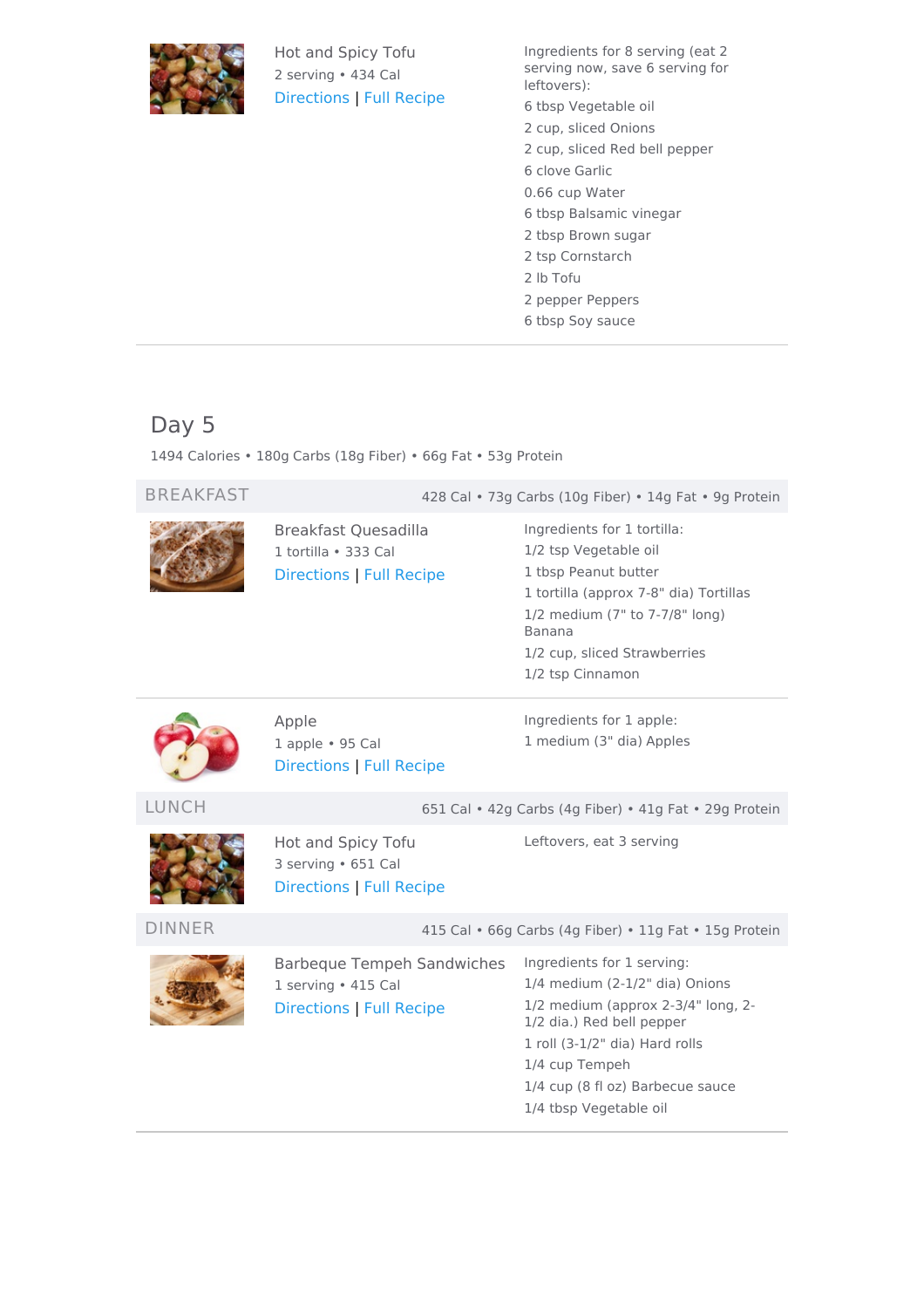# <span id="page-4-0"></span>Day 6

1525 Calories • 152g Carbs (24g Fiber) • 74g Fat • 80g Protein

| <b>BREAKFAST</b> |                                                                               | 403 Cal • 85g Carbs (9g Fiber) • 6g Fat • 8g Protein                                                                                                                                                                                                          |
|------------------|-------------------------------------------------------------------------------|---------------------------------------------------------------------------------------------------------------------------------------------------------------------------------------------------------------------------------------------------------------|
|                  | Breakfast fruit smoothie<br>16 oz • 271 Cal<br>Directions   Full Recipe       | Ingredients for 16 oz:<br>1 cup, halves Strawberries<br>1 medium (7" to 7-7/8" long) Banana<br>1 cup Orange juice                                                                                                                                             |
|                  | <b>Cinnamon Toast</b><br>1 slice • 132 Cal<br>Directions   Full Recipe        | Ingredients for 1 slice:<br>1 slice Whole-wheat bread<br>1 tsp Butter<br>1/2 tbsp Sugar<br>1/2 tsp Cinnamon                                                                                                                                                   |
| <b>LUNCH</b>     | 651 Cal • 42g Carbs (4g Fiber) • 41g Fat • 29g Protein                        |                                                                                                                                                                                                                                                               |
|                  | Hot and Spicy Tofu<br>3 serving · 651 Cal<br>Directions   Full Recipe         | Leftovers, eat 3 serving                                                                                                                                                                                                                                      |
| <b>DINNER</b>    | 471 Cal . 25g Carbs (10g Fiber) . 26g Fat . 43g Protein                       |                                                                                                                                                                                                                                                               |
|                  | Broiled sesame tofu<br>2 serving • 471 Cal<br><b>Directions   Full Recipe</b> | Ingredients for 4 serving (eat 2<br>serving now, save 2 serving for<br>leftovers):<br>2 tbsp Soy sauce<br>1/2 tbsp Vegetable oil<br>1 dash Pepper<br>2 cup chopped Carrots<br>2 cup Tofu<br>1 tsp Balsamic vinegar<br>1 large Scallions<br>1/4 tsp Sesame oil |

# <span id="page-4-1"></span>Day 7

1531 Calories • 182g Carbs (32g Fiber) • 69g Fat • 78g Protein

BREAKFAST 615 Cal • 92g Carbs (15g Fiber) • 24g Fat • 21g Protein



## Peanut Butter & Banana Oatmeal 2 serving • 615 Cal [Directions](#page-8-1) | Full [Recipe](https://www.eatthismuch.com/recipe/view/peanut-butter-banana-oatmeal,413007/)

Ingredients for 2 serving: cup Oatmeal cup Water medium (7" to 7-7/8" long) Banana 1/2 tbsp Peanut butter with omega-3



Broiled sesame tofu 2 serving • 471 Cal [Directions](#page-8-0) | Full [Recipe](https://www.eatthismuch.com/recipe/view/broiled-sesame-tofu,34099/)

LUNCH 471 Cal • 25g Carbs (10g Fiber) • 26g Fat • 43g Protein

Leftovers, eat 2 serving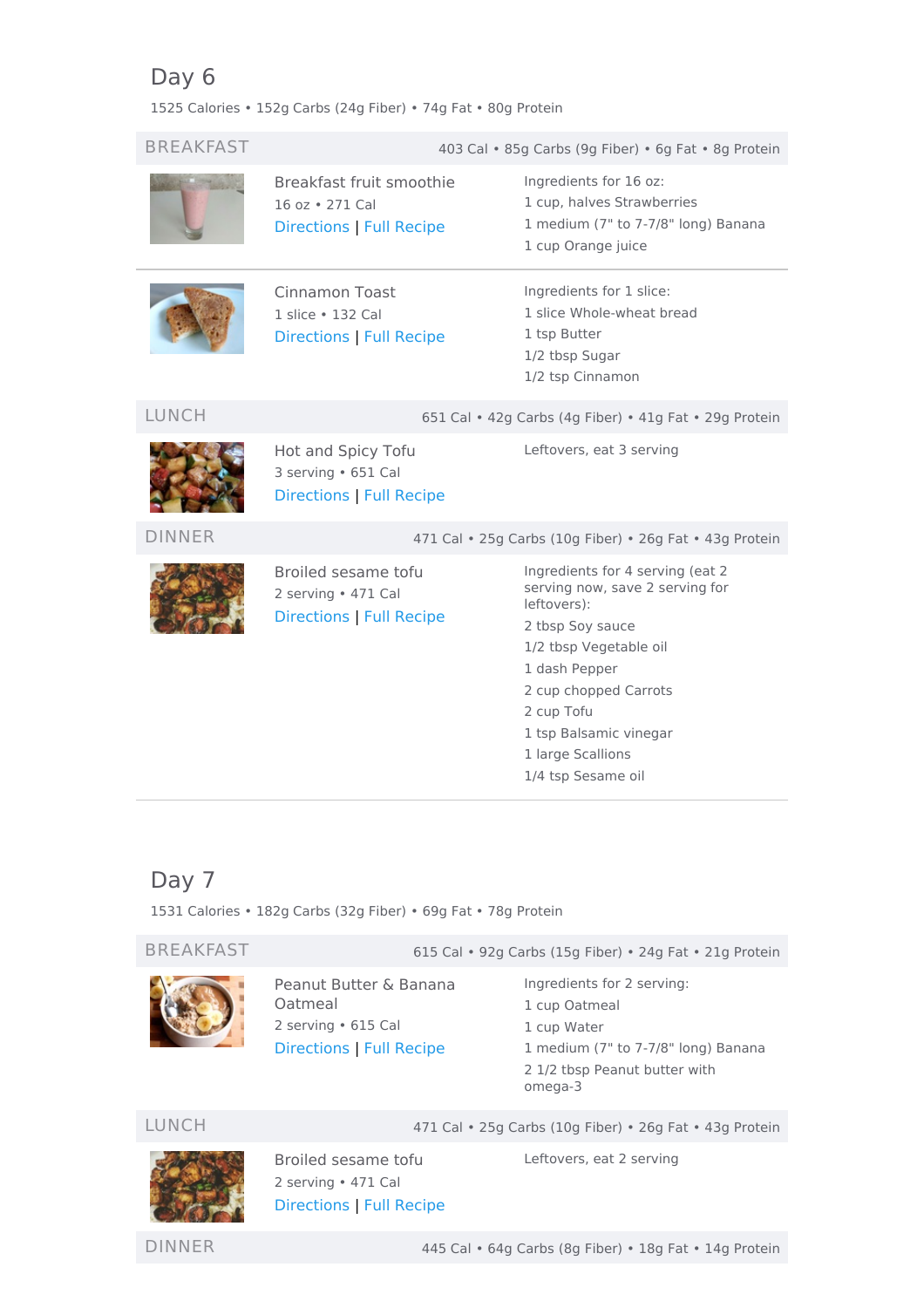

Bow Ties with Veggies 1 serving • 256 Cal [Directions](#page-8-2) | Full [Recipe](https://www.eatthismuch.com/recipe/view/bow-ties-with-veggies,45310/) Ingredients for 1 serving: 1/4 dash Pepper 1/4 dash Salt 2 oz Whole wheat pasta 0.412 medium Zucchini 1/4 tbsp Olive oil 1/4 large Onions



Green Beans with Olive Oil 2 serving • 189 Cal [Directions](#page-8-3) | Full [Recipe](https://www.eatthismuch.com/recipe/view/green-beans-with-olive-oil,45085/)

Ingredients for 2 serving: 2 1/4 cup 1/2" pieces Green beans 1 tbsp Olive oil 1/2 tsp Salt

# Recipe directions

## <span id="page-5-0"></span>**Banana oatmeal smoothie**

Directions are for original recipe of 2 shake

1. Throw everything in a blender and blend. Add some ice cubes if you want it to be colder and less thick.

## <span id="page-5-1"></span>**Hummus pocket sandwich**

Directions are for original recipe of 4 pocket

1. Rinse cherry tomatoes and cut into halves.

2. Slice an opening at the top of each pita and spread hummus on the inside of each. Stuff with alfalfa sprouts and 6 tomato halves. Drizzle olive oil over the sandwich filling and serve.

## <span id="page-5-2"></span>**Garlic Green Beans with Tofu**

Directions are for original recipe of 2 serving

1. 1. Rinse the beans and snip off their ends.

2. 2. In a wok or nonstick skillet, warm the oil over medium heat. Add the beans and garlic and saute for 5 minutes, stirring continuously.

3. 3. Add the tofu and cook for 5 more minutes.

## <span id="page-5-3"></span>**Knock-Oats**

Directions are for original recipe of 1 bowl

1. Prepare oatmeal according to package instructions. While hot, stir in thinly-slice banana, peanut butter and cinnamon.

## <span id="page-5-4"></span>**Canned Vegetable Soup with Tofu**

Directions are for original recipe of 2 cups

1. Prepare soup as directed on can. Cut tofu into 1/2 inch cubes. Add to soup and bring to a boil. Serve in a bowl. Sprinkle minced parsley. Serve with crackers if desired.

## <span id="page-5-5"></span>**Peanut Butter & Celery**

Directions are for original recipe of 1 serving 1. Spread peanut butter on celery and enjoy!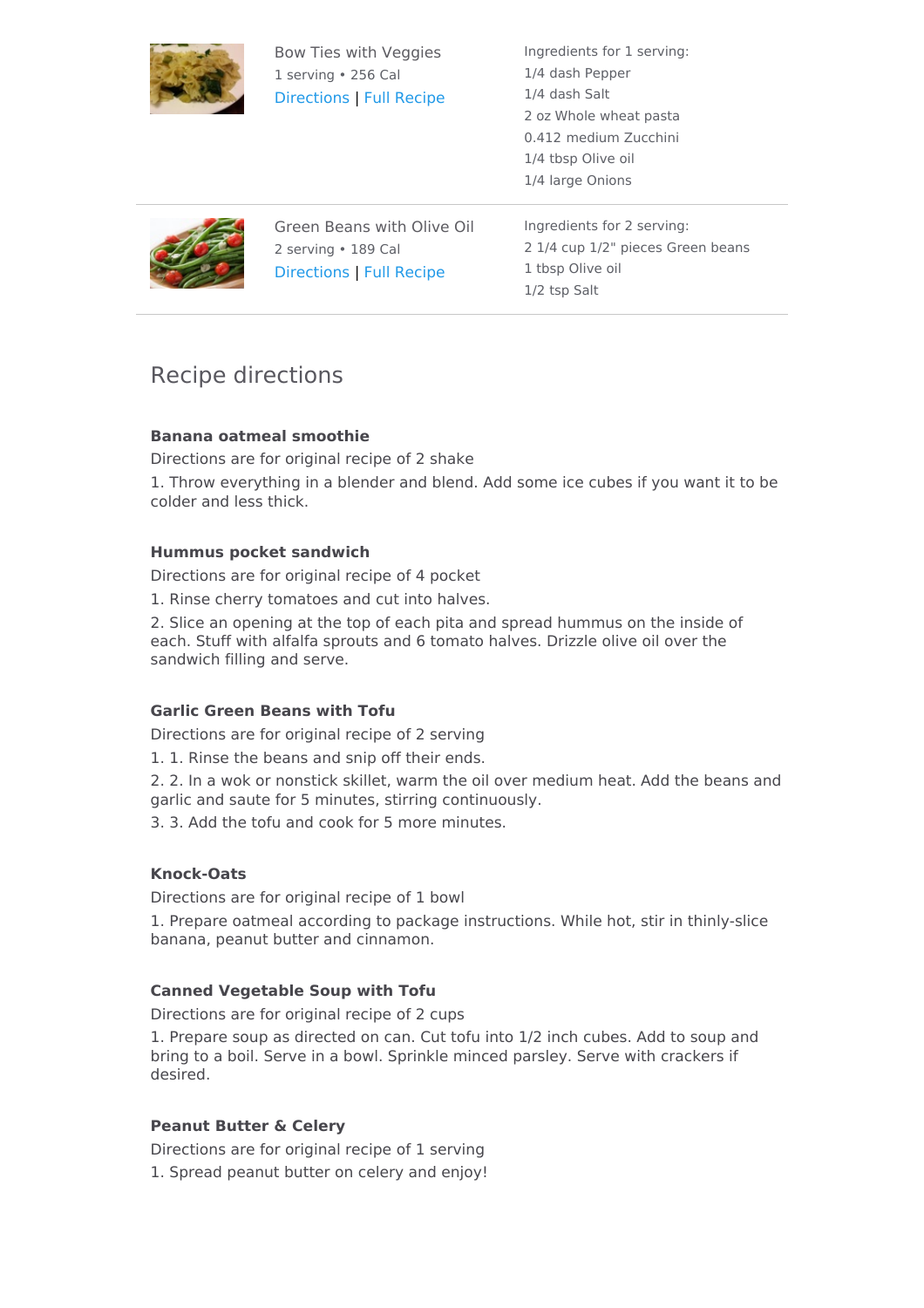### <span id="page-6-0"></span>**Chocolate peanut protein shake**

Directions are for original recipe of 1 shake

1. Include one cup ice cubes for a better shake (or more milk/water). Add everything to a blender and blend well.

### <span id="page-6-1"></span>**Vegan Toasted Mushroom Macaroni**

Directions are for original recipe of 6 serving

1. Soak raw cashews in water overnight, drain and rinse.

2. In a food processor or very good blender, pour in cashews and just barely cover with water. Blend until smooth.

3. Heat a large heavy pan over high heat and add 1/4 of the olive oil. Sauté the mushrooms 2-3 minutes, until brown, but not completely cooked.

4. Reduce heat and add parsley, minced garlic, and oregano. Cook for another minute or so. Add wine and simmer 3-5 minutes. Remove contents from pan and set aside.

5. Place the remaining olive oil, and butter in the pan on high heat. Add the macaroni, stirring constantly until pasta browns slightly- about 5 minutes.

6. Pour in vegetable stock and bring to a boil. Reduce the heat and simmer uncovered until pasta is just tender- about 10 minutes.

7. Stir in the mushroom mixture and cashew cream and cook for a few minutes to let everything come together. Remove from heat and stir in salt and black pepper. Enjoy!

### <span id="page-6-2"></span>**Cucumber & Hummus**

Directions are for original recipe of 1 serving

1. Cut cucumber into round slices and eat with hummus.

#### <span id="page-6-3"></span>**Oatmeal and peaches**

Directions are for original recipe of 1 bowl

1. Puree the peaches. Mix together with water and oats. Optionally, use milk instead of water for a creamier taste.

2. Microwave for 45 seconds, stir, then microwave for 30 more seconds. Sprinkle with brown sugar and eat.

#### <span id="page-6-4"></span>**Banana Almond Butter**

Directions are for original recipe of 2 tbsp 1. Mash banana. Combine with almond butter in a bowl and mix until smooth. Enjoy!

#### <span id="page-6-5"></span>**Sliced bell pepper**

Directions are for original recipe of 1 pepper

1. Wash the bell pepper, slice it in half, then remove the seeds and stem. Slice into strips and enjoy! Optionally eat with a side of hummus dip (there are other pepper + dip recipes on ETM you can swap in).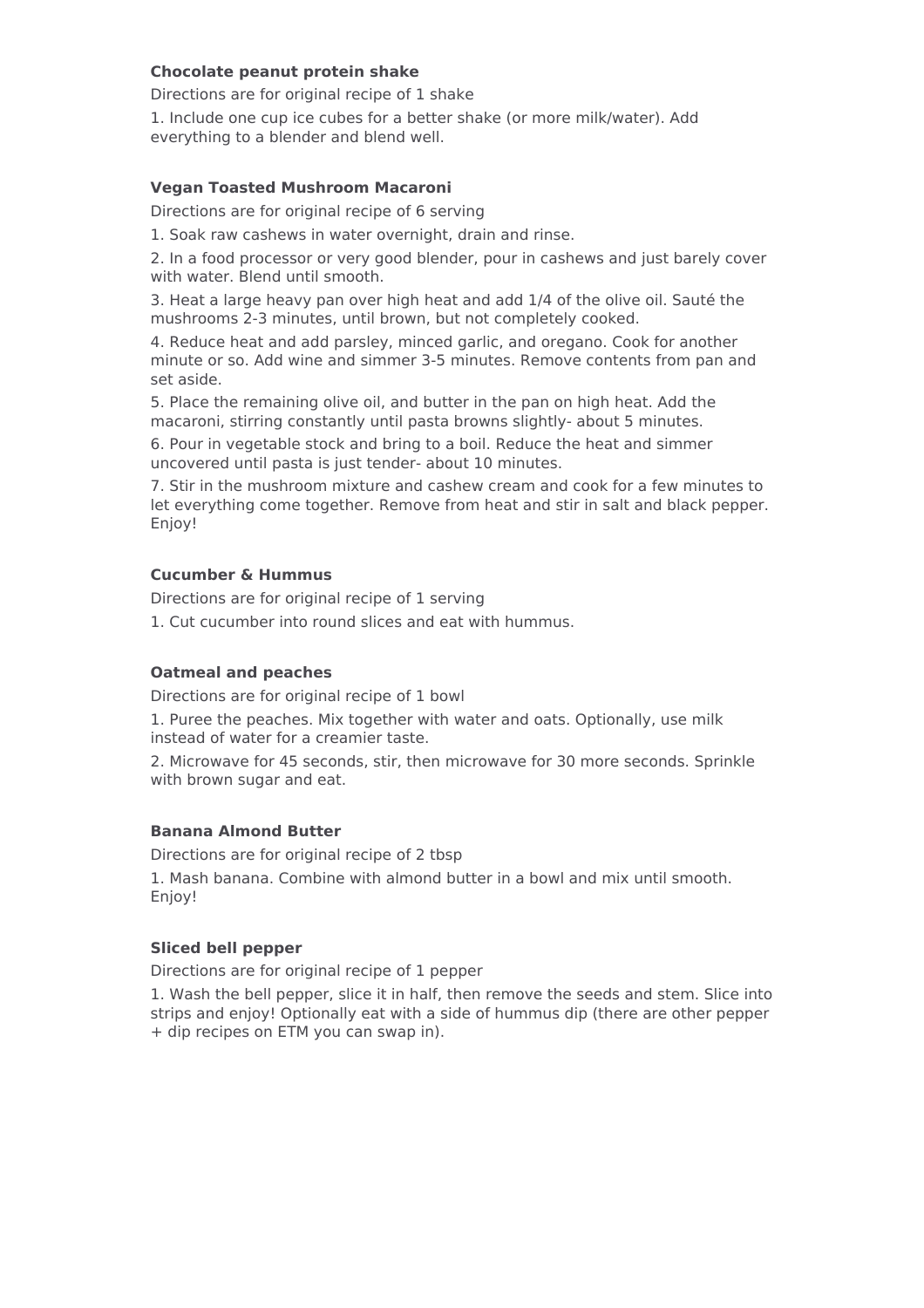### <span id="page-7-0"></span>**Hot and Spicy Tofu**

Directions are for original recipe of 4 serving

1. Heat peanut oil in a wok or large frying pan over medium-high heat. Toss the tofu into the oil, and cook until browned on all sides. Once browned, toss in onion, bell pepper, chile pepper, and crushed garlic; cook until just tender, about 5 minutes.

2. In a small bowl, whisk together the hot water (heat beforehand), vinegar, soy sauce, brown sugar, cornstarch, and red pepper flakes. Pour over tofu and vegetables, toss to coat, and simmer 3 to 5 minutes, or until sauce thickens slightly.

### <span id="page-7-1"></span>**Breakfast Quesadilla**

Directions are for original recipe of 2 tortilla

1. Heat a medium skillet over medium high heat and coat with oil. Spread 1 tablespoon of the peanut butter evenly over each tortilla. Arrange both the banana and strawberry slices over one tortilla, sprinkle with a pinch of cinnamon, and top with the remaining tortilla, peanut butter side down. Press gently to help them stick together.

2. When the skillet is hot, add the quesadilla, flipping once, until golden brown, about 2 minutes per side. Cut quesadillas into halves or quarters.

### <span id="page-7-2"></span>**Apple**

Directions are for original recipe of 1 apple

1. Simply wash and enjoy, or core and slice the apple for easier eating.

#### <span id="page-7-3"></span>**Barbeque Tempeh Sandwiches**

Directions are for original recipe of 4 serving

1. Chop onion. Seed & chop pepper. Crumble tempeh. Split and toast rolls.

2. Pour the barbeque sauce into a medium bowl. Crumble the tempeh into the sauce, and let it marinate a little, about 10 minutes.

3. Heat oil in a skillet over medium heat. Add the red peppers, and the onion. Cook, stirring frequently until tender. Stir in the tempeh and barbeque sauce, and heat through.

4. Spoon the tempeh mixture onto kaiser rolls, and serve.

#### <span id="page-7-4"></span>**Breakfast fruit smoothie**

Directions are for original recipe of 16 oz

1. Just put all the ingredients in the blender and blend until smooth. Optionally, blend with ice. Then drink and enjoy!

#### <span id="page-7-5"></span>**Cinnamon Toast**

Directions are for original recipe of 2 slice

1. Use a toaster to toast the bread to desired darkness. Spread butter or margarine onto one side of each slice. In a cup or small bowl, stir together the sugar and cinnamon; sprinkle generously over hot buttered toast.